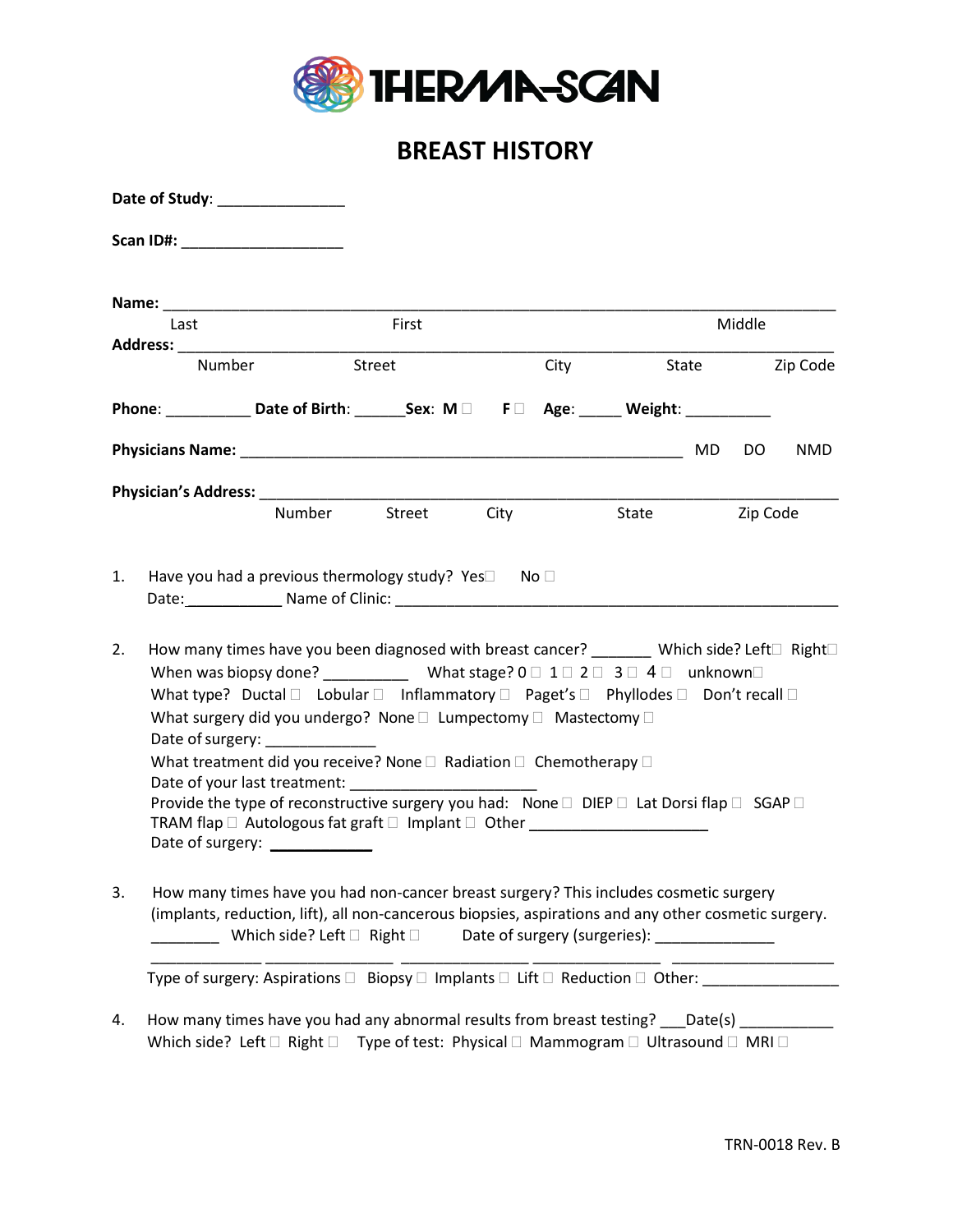

#### Patient Name:

- 5. How many times have you been diagnosed with any type of non-cancer breast disease? What disease were you diagnosed with? Fibro-Cystic  $\Box$  Mastitis  $\Box$  Other: Which side? Left  $\Box$  Right  $\Box$  Date of diagnosis: \_\_\_\_\_\_\_\_\_\_\_\_\_\_\_\_\_\_\_\_\_\_\_\_\_\_\_\_\_
- 6. How many times have you been diagnosed with ovarian cancer? Date of Diagnosis:  $\Box$  Stage:  $1 \Box 2 \Box 3 \Box 4 \Box 2$  Date of last treatment:
- 7. Have you had surgery for the removal of both ovaries? Yes  $\Box$  No  $\Box$  Date of surgery:
- 8. Have you ever had radiation treatments to your back or chest not including chest x-rays or CT scans?  $Yes \Box \ \ No \ \Box \ \$  Date of last treatment:
- 9. Have you gained more than 30 lbs since completing menopause? Yes  $\Box$  No  $\Box$
- 10. Have any of your blood relatives been diagnosed with breast or ovarian cancer? Yes  $\Box$  No  $\Box$ Mother  $\Box$  Daughter  $\Box$  Sister(s)  $\Box$  Aunt(s)  $\Box$  Cousin(s)  $\Box$  Grandmother(s)  $\Box$  Niece(s)  $\Box$ Other:  $\sqrt{\frac{1}{2}$  Were they diagnosed at the age of 40 or younger? Yes  $\Box$  No  $\Box$
- 11. Have you ever had a mammogram? Yes  $\Box$  No  $\Box$  Age of first mammogram: \_\_\_\_\_\_\_\_\_ How many mammograms have you had? \_\_\_\_\_\_ Age of last mammogram: \_\_\_\_\_\_\_\_\_\_
- 12. What was your age at first menstrual period: \_\_\_\_\_\_\_\_\_
- 13. Have you had an endometrial ablation? (A procedure that destroys the uterine lining or endometrium). This does not include a  $D & C$ . Yes  $\Box$  No  $\Box$  Date:
- 14. Has it been 12 months or more since your last menstrual period? Yes  $\Box$  No  $\Box$ Date of last period:  $\Box$  Were you age 56 or older on the date of last period? Yes  $\Box$  No  $\Box$
- 15. Have you ever used hormone contraceptives? Yes  $\Box$  No  $\Box$  What age did you start taking them? How many years did you take them? Did you use them for 4 or more years before your first child? Yes  $\Box$  No  $\Box$
- 16. Have you taken hormone contraceptives or prescribed hormone replacement therapy (HRT) containing estrogen in the past 3 months? Yes  $\Box$  No  $\Box$ If yes, what is the name of the medication that you took? \_\_\_\_\_\_\_\_\_\_\_\_\_\_\_\_\_\_\_\_\_\_
- 17. Have you taken prescribed estrogen (HRT) for 4 or more years after menopause? Yes  $\Box$  No  $\Box$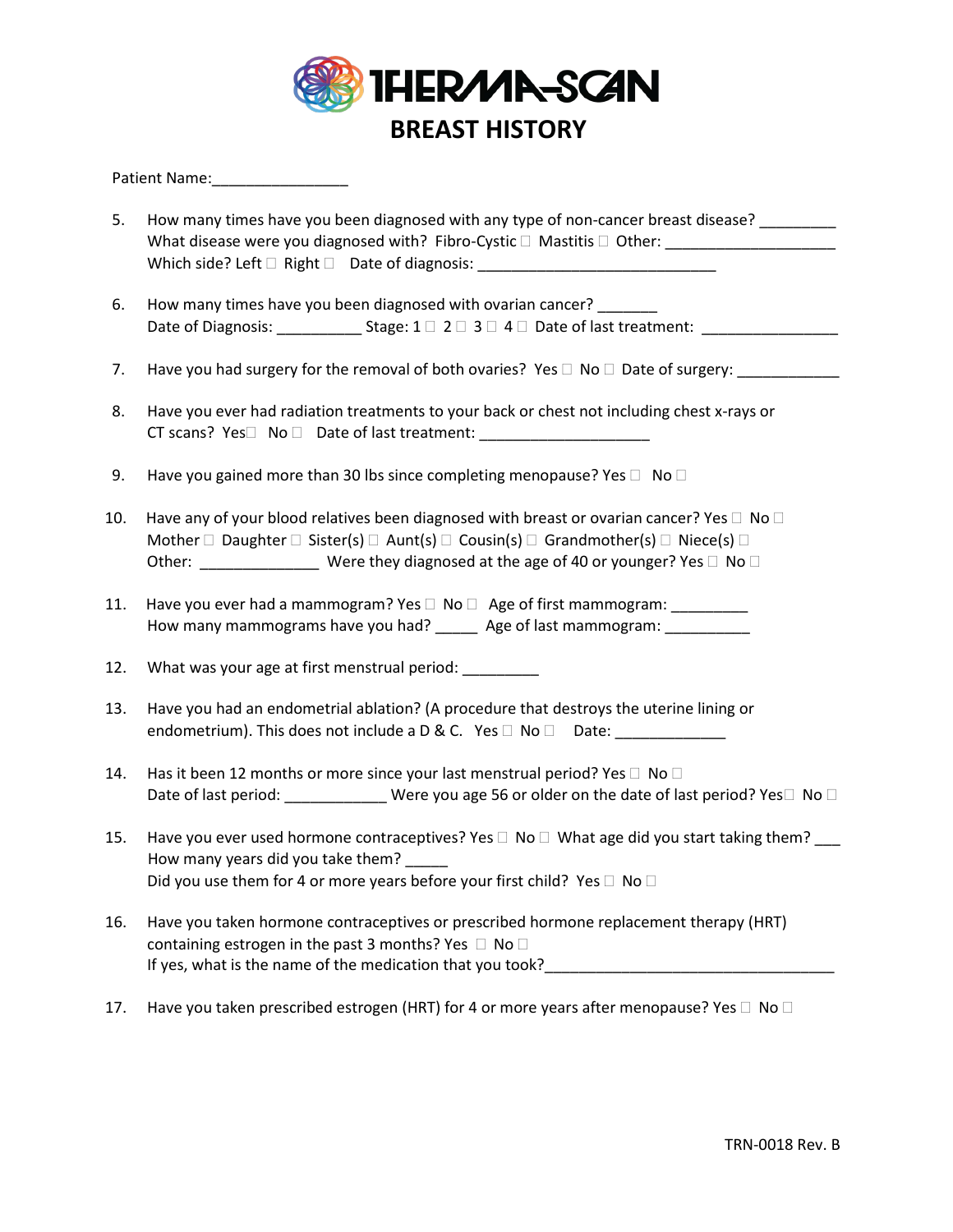

#### Patient Name:

- 18. Have you ever been pregnant? Yes  $\Box$  No  $\Box$  What was the age at your first pregnancy? Have you ever given birth? Yes  $\Box$  No  $\Box$  Age at first childbirth: Did you breast feed any of your children for more than six months? Yes  $\Box$  No  $\Box$
- 19. Are you pregnant now? Yes  $\Box$  No  $\Box$
- 20. Are you currently breast feeding? Yes  $\Box$  No  $\Box$  How many months have you been breast feeding?  $\Box$  If any, which breast do you favor when feeding? Left  $\Box$  Right  $\Box$  Equal  $\Box$
- 21. In the nipple area have you had any of the following symptoms in the past six months? Pain  $\Box$ Tenderness Lumps Other symptoms: \_\_\_\_\_\_\_\_\_\_\_\_\_\_\_\_\_\_\_\_\_\_\_\_\_\_\_\_\_\_\_\_\_\_\_\_\_\_\_\_\_\_\_\_\_
- 22. Has a mammogram ever revealed that you have dense breasts? Yes  $\Box$  No  $\Box$ If yes, what category?  $C \square D \square$

### **Please indicate the symptoms that you have experienced in the past 6 months and indicate the specific area(s) related to your symptom(s) on this drawing.**

Right Breast: Pain  $\Box$  Tenderness  $\Box$  Lumps  $\Box$  Skin Thickening  $\Box$  Discoloration  $\Box$  Changes in Shape  $\Box$ Changes in Size  $\Box$  Rash  $\Box$ 

**Right Nipple:** Discharge **Discoloration** D

Left Breast: Pain  $\Box$  Tenderness  $\Box$  Lumps  $\Box$  Skin Thickening  $\Box$  Discoloration  $\Box$  Changes in Shape  $\Box$ **Changes in Size**  $\Box$  **Rash**  $\Box$ 

Left Nipple: Discharge **Discoloration** D



\_\_\_\_\_\_\_\_\_\_\_\_\_\_\_\_\_\_\_\_\_\_\_\_\_\_\_\_\_\_\_\_\_\_\_\_\_\_\_\_\_\_\_\_\_\_\_\_\_\_\_\_\_\_\_\_\_\_\_\_\_\_\_\_\_\_\_ \_\_\_\_\_\_\_\_\_\_\_\_\_\_\_\_\_\_\_\_\_\_\_\_\_\_\_\_\_\_\_\_\_\_\_\_\_\_\_\_\_\_\_\_\_\_\_\_\_\_\_\_\_\_\_\_\_\_\_\_\_\_\_\_\_\_\_